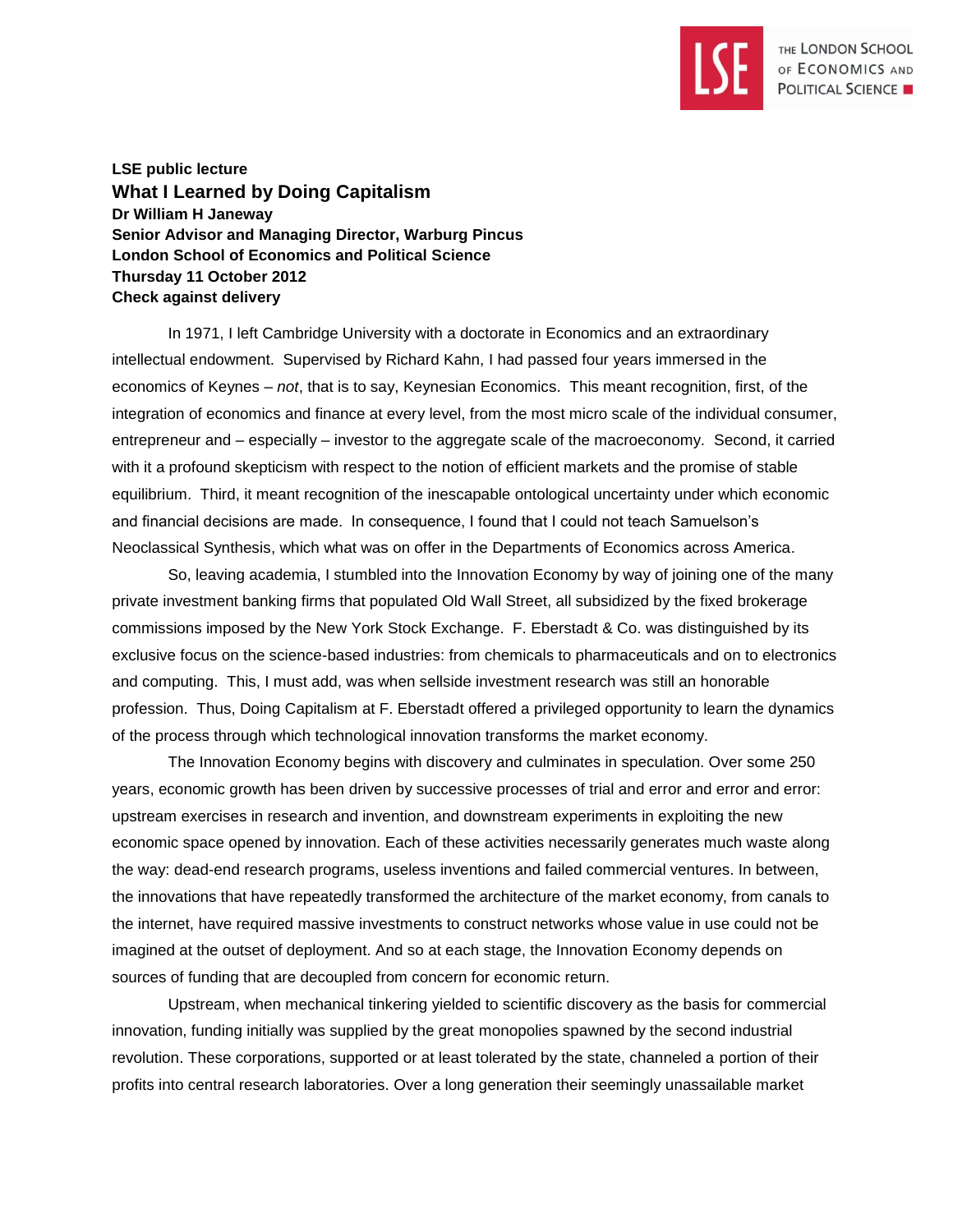positions were lost to competition or deregulation. But by then a cadre of political entrepreneurs had successfully invented national security and human health as legitimizing rationales for direct state investment in science. $<sup>1</sup>$ </sup>

The transformational networks that implement the Innovation Economy can be planned, built and funded by the state: the U.S. interstate highway system is an outstanding example. They can also be planned, built and funded by the willing collaboration of promoters and speculators: the original British railway system is the exemplar here. In each case, the calculus of expected economic return was a secondary consideration. Hence the endless miles of superhighway crossing the empty wastes and wilderness of the American West and the multiplication of competing routes and destructive competition that followed hard on the British railway mania of the 1840s.

Downstream, the Innovation Economy is driven by financial speculation. Throughout the history of capitalism, financial bubbles have emerged and exploded wherever liquid markets in assets exist. The objects of speculation have ranged across a spectrum that challenges the imagination: from tulip bulbs, to gold and silver mines, to the debt of newly established countries of unknowable wealth and—again and again—real estate and the shares that represent ownership of corporations. The central dynamic is that the price of the financial asset is separated from concern with the underlying cash flows—past, present or possible future—generated by the economic assets it represents. Speculators in the financial asset can and often do - profit, even when the project they have financed fails. Inevitably, the speculation collapses: the more it has been fueled by credit and has infected the banking system, the more disastrous the economic consequences and the broader and more urgent the pleas for public relief.

Occasionally, decisively, the object of speculation is the financial representation of one of those fundamental technological innovations—canals, railroads, electrification, automobiles, airplanes, computers, the internet—deployment of which at scale transforms the market economy. From the wreckage of the financial bubble, as Carlota Perez has illustrated, a "new economy" emerges. 2 [**SLIDE 2 HERE**]

Both upstream and downstream, absence of market discipline is the essence of the process. For contrary to the central dogma of neoclassical economics, efficiency is not the virtue of a market economy when growth is driven by that creative destruction identified by Schumpeter as the engine of economic development.<sup>3</sup> The prime virtue is the ability to tolerate unavoidable waste.<sup>4</sup> So the state has become central to the Innovation Economy's dynamics: to fund the upstream research that generates discovery

<sup>&</sup>lt;sup>1</sup> See D. M. Hart, *Forged Consensus: Science, Technology and Economic Policy in the United States, 1921–1953* (Princeton University Press, 1998), pp. 145–234.

<sup>2</sup> C. Perez, *Technological Revolutions and Financial Capital: The Dynamics of Bubbles and Golden Ages* (Cheltenham, UK: Edward Elgar, 2002). 3

J. A. Schumpeter, *Business Cycles: A Theoretical, Historical and Statistical Analysis of the Capitalist Process* (London: McGraw-Hill, 1939), chapters 1–3, and, also by Schumpeter, *Capitalism, Socialism and Democracy,* 4th edn. (London: Allen & Unwin, 2010 [1943]), part II: "Can Capitalism Survive?"

 $4$  For a comprehensive analytical review of the literature on technological innovation as an evolutionary process, see G. Dosi and R. R. Nelson, "Technical Change and Industrial Dynamics as Evolutionary Processes," in B. H. Hall and N. Rosenberg (eds.), *Handbook of the Economics of Innovation*, 2 vols. (Amsterdam: North-Holland, 2010), vol. I, pp. 51–127.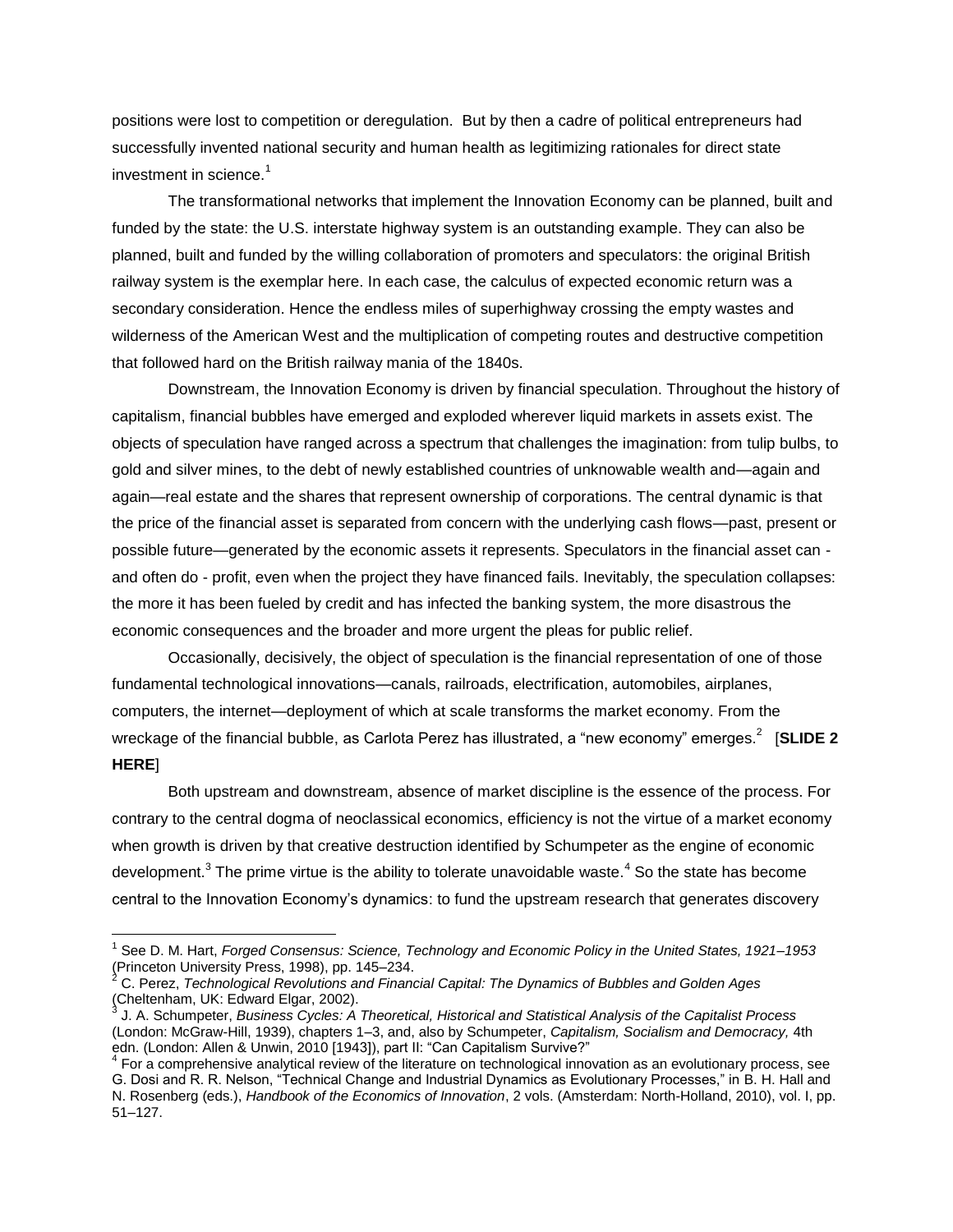and invention, to support the deployment of new networks, to serve as a creative customer for the new products and services generated - and to preserve continuity in the market economy when the speculative bubble that has funded its transformation bursts.

I have come to read this history as driven by three sets of continuous, reciprocal, interdependent games played between the state, the market economy and financial capitalism.<sup>5</sup> Through the centuries, the state and the market economy have variously collaborated and competed in the allocation of resources and the distribution of income and wealth. And financial capitalism is ever ready to exploit discontinuities in market and political processes, while it depends on those same processes for its prosperity and even at times for its survival.

Thus, over some 250 years, the Innovation Economy has been driven by a Three-Player Game. In this lecture, I will explore the dynamics of the Game through the lens of U.S. venture capital, drawing on some forty years of work as a theorist-practitioner. Examining the context in which the venture capital industry emerged and – for a brief two decades – flourished can illuminate both its own limited role and that of the two institutions on which it has depended.

In 1980, following regulatory amendments to allow pension funds to invest in such risky assets as venture capital, the total capital committed to member firms of the National Venture Capital Association (NVCA) was \$2 billion, about \$5.5 billion in 2010 dollars. **[SLIDE 3 HERE**] Twenty years later, in 2000, from a relatively stable range of only \$5–10 billion (in then-current dollars) from 1985 to 1995, the flow of funds to venture capital peaked at no less than \$105 billion. Access to the stock market for new, venturebacked companies was almost continuous, punctuated by several hot IPO markets and culminating in the great dotcom/telecom bubble of 1999–2000. [**SLIDE 4 HERE]** To provide some sense of scale, the total amount of capital raised in all venture-backed IPOs in the mini-bubble year of 1983 was \$3.8 billion, slightly more than \$10 billion in 2010 dollars. The amount raised in 1999 and 2000 was \$21 billion and \$25.5 billion, respectively, before retreating to pre-Bubble levels and then collapsing with the onset of the Financial Crisis in 2008. 6

Here we have a flag for identifying the factor that has dominated venture returns over the past generation, namely, the state of the public equity markets and, especially, the market for Initial Public Offerings. Looking across the entire span from 1980 to the post-bubble era, the dependence of venture capital returns on access to the IPO market is clear. My own research, in collaboration with Professor Michael McKenzie of the University of Sydney, characterizes each quarter since the start of 1980 by the number of venture-backed IPOs and the proportion of them that were for companies not yet profitable. McKenzie and I employed these figures to generate an index of IPO market speculation. [**SLIDE 5 HERE**] We found that when distributions back to the investors coincided with IPO market conditions

 $5$  For a set of relevant case studies that stops short of offering a comprehensive framework, see. R. Sylla, R. Tilly and G. Torella, *The State, the Financial System and Economic Modernization* (Cambridge University Press, 1999).

<sup>6</sup> National Venture Capital Association, *2010 Yearbook* (New York: Thomson Reuters, 2010), pp. 15, 19, 28, 43–46, 49–54.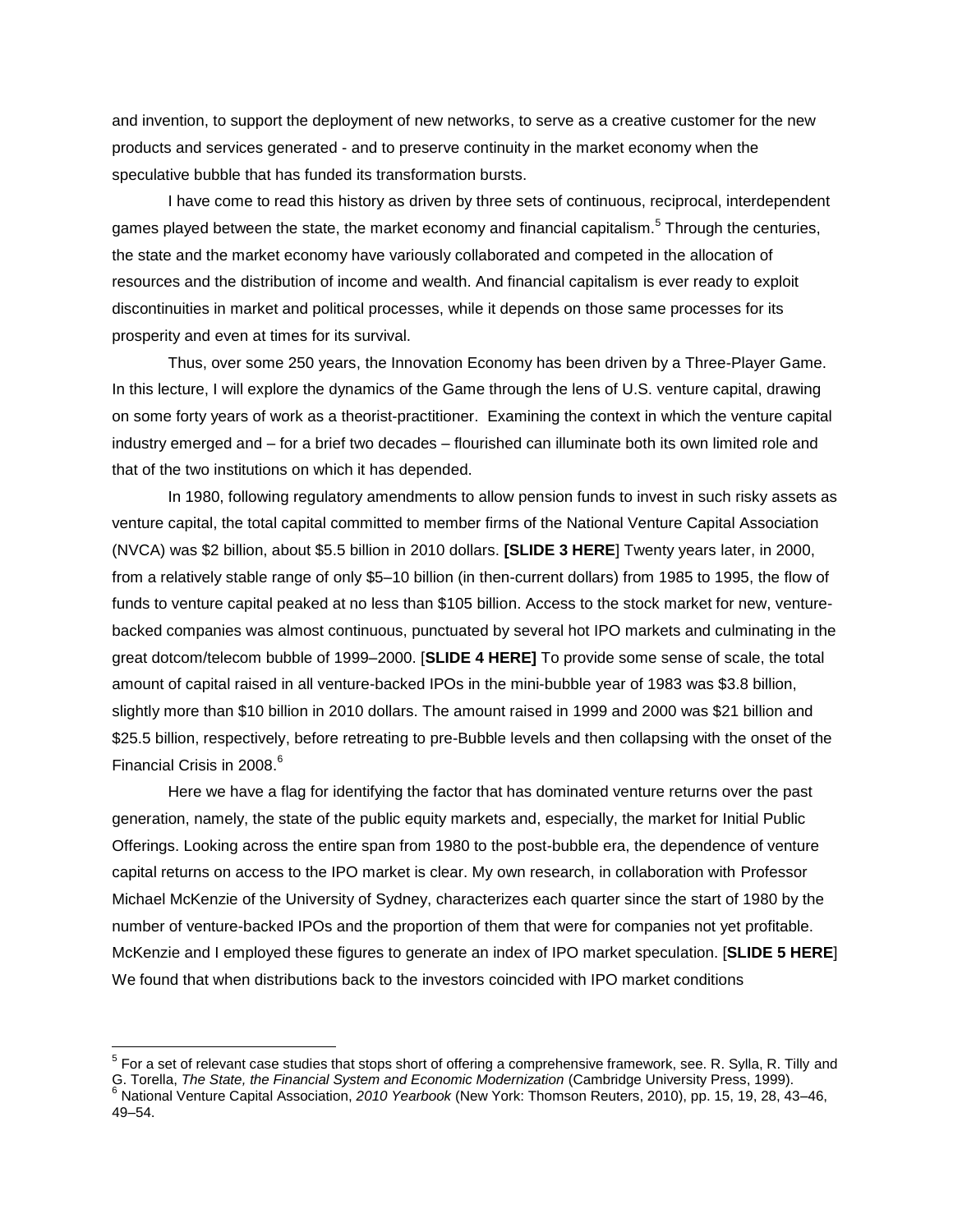characteristic of a bubble, the median internal rate of return for the funds in our sample was 76 percent; when exits occurred under poor IPO market conditions, the median return was only 9 percent.<sup>7</sup>

The impact of the bubble and its aftermath on the profile of venture capital returns is enormous. From the incipient emergence of a venture capital industry in 1981 through funds launched in 1994, the aggregate distributions of venture capital firms to limited partners (net of fees and carried interest) amounted to 3.24 times the capital they had committed to the funds. For the 1995 vintage, the multiple reached 5.99 times, and it was 5.03 for the 1996 vintage. However, from the 1998 vintage on, the aggregate Total Value to Paid-in Capital ratio for members of the NVCA has never exceeded 1.5 times. [**SLIDE 6 HERE**] The ten-year return on the US Venture Capital Index turned negative as of the end of 2009 and declined at a compound annual rate of 2 percent through 2010, before turning modestly positive (4.4 percent versus 5.3 percent for the NASDAQ index) through the first quarter of 2012. $8$  Correlated with the decline in venture returns since 2000 is the sharp and prolonged decline in the IPO market, from an average of 547 IPOs per year during the 1990s to 192 per year since 2001.<sup>9</sup>

After a post-bubble rebound in the mid-2000s, new commitments to venture funds have declined sharply: to \$16 billion in 2009, \$14 billion 2010 and \$18 billion in 2011.<sup>10</sup> Mark Heesen, president of the NVCA, [**SLIDE 7 Here]** summarized the state of the industry when he presented the data on 2011fundraising, concluding:

This past year we saw more venture capital money raised by essentially the same number of firms, a sign that consolidation within the industry is continuing. We also continued to invest more money in companies than we raised from our investors. Both of these trends—if they continue—suggest that the level and breadth of venture investment is starting to recalibrate to reflect a concentration of capital in the hands of fewer investors. Our cottage industry is indeed getting smaller still and that will impact the startup ecosystem over time.<sup>11</sup>

The dependence of venture capital returns on the state of the IPO market at time of exit is one of four stylized statistical facts about venture capital. The second one, widely recognized, is the extraordinary skew in such returns: a very small number of venture capital funds and firms drive the aggregate returns for the industry as a whole. **[SLIDE 8 HERE]** In the database of 205 venture funds that

<sup>8</sup> Cambridge Associates LLC and National Venture Capital Association, "Venture Capital Performance Continues Gradual Improvement in First Quarter of 2012,"press release, July 30, 2012, available at www.nvca.org/index.php?option=com\_content&view=article&id=78&Itemid=102.

<sup>7</sup> M. D. McKenzie and W. H. Janeway, "Venture Capital Funds and the Public Equity Market," *Accounting and Finance,* 51, no. 3 (2011), pp. 764–786.

<sup>&</sup>lt;sup>9</sup> IPO Task Force, "Rebuilding the IPO On-Ramp: Putting Emerging Companies and the Job Market Back on the Road to Growth," presented to the U.S. Department of the Treasury, October 20, 2011.

<sup>10</sup> Thomson Reuters and National Venture Capital Association, "Venture Capital Firms Raised \$5.6 billion in Fourth Quarter, as Industry Continued to Consolidate in 2011," press release*,* January 9, 2012, available at www.nvca.org/index.php?option=com\_content&view=article&id=78&Itemid=102.

 $11$  Ibid.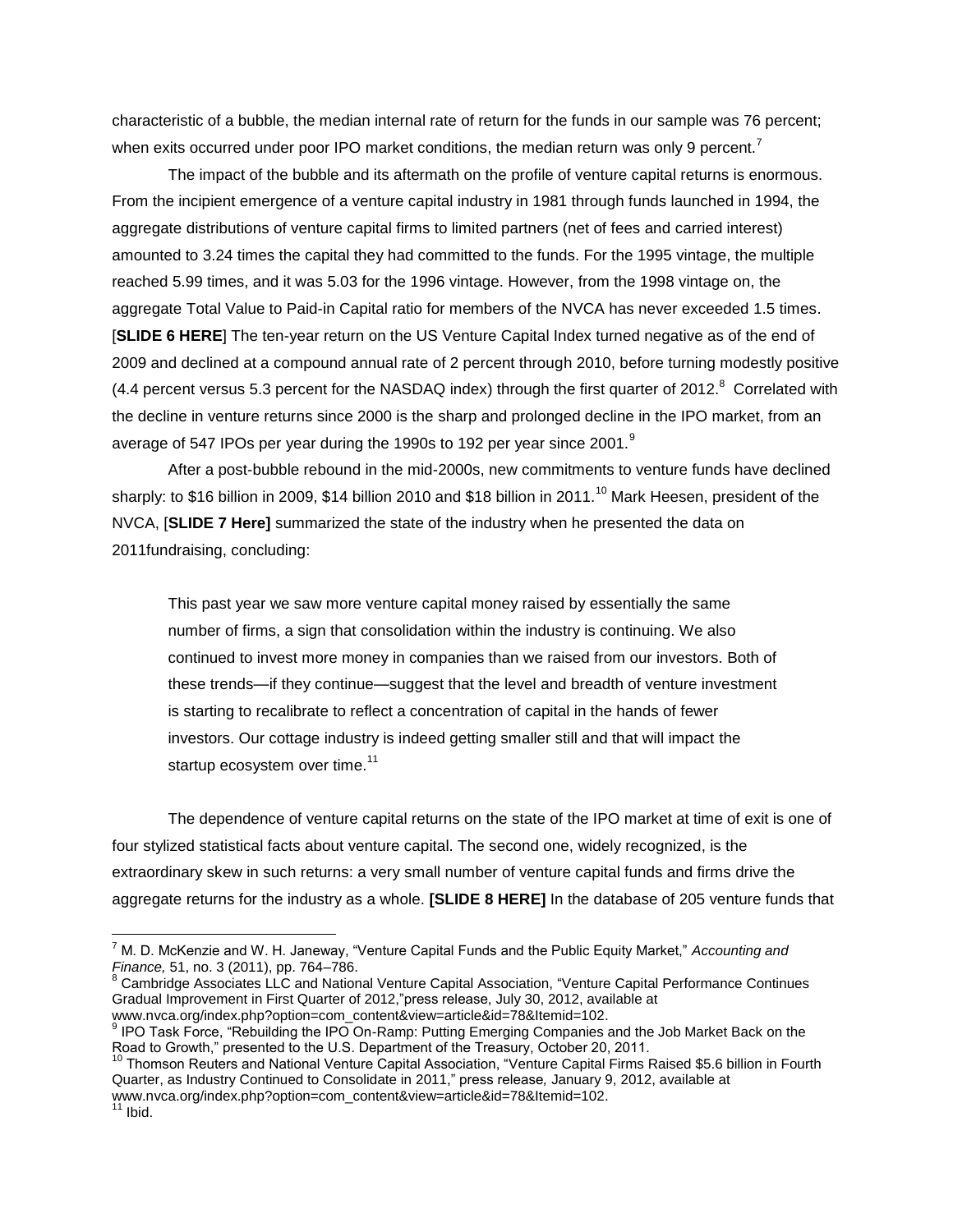McKenzie and I analyzed, the mean internal rate of return was 47 percent. However, the mean rate of return realized by the top decile of funds was no less than 215 percent; excluding these twenty funds from the sample dropped the mean return to 27 percent.<sup>12</sup>

The monotonic increase in returns through the four periods broken out might suggest that venture capitalists had been successfully "learning by doing": wrong! Even with the top funds included, the returns realized by the funds McKenzie and I studied were broadly comparable in statistical measure with the returns available from the public equity market as the stock market boom of the 1980s became the bubble of the late 1990s.

Because we had access to the actual, dated cash flows between the limited partners who provided us with the data and the funds in which they invested—a rare circumstance—we were able to compare the returns realized by these funds to what an investor would have received by investing in the public market. **[SLIDE 9 HERE]** Following Kaplan and Schoar, we created a synthetic alternative fund for each actual fund by "investing" the same number of dollars that went into that fund on each date into the NASDAQ index and withdrawing from the index the amount distributed back to the limited partner at each distribution date. The result was striking: while the *mean* return to the 136 actual venture funds was 1.59 times what would have been realized by investment in the index, when the top decile was excluded, that figure dropped to 1.02 times. And the *median* return of the entire sample of 136 funds, including the top decile, was exactly identical to what the public market would have delivered—and delivered with complete and continuing liquidity to the investing limited partner.<sup>13</sup>

These findings have recently been confirmed by the Kauffman Foundation, **[SLIDE 10 HERE]** the leading source of funding for academic research on entrepreneurship:

The Kauffman Foundation investment team analyzed our twenty-year history of venture investing experience in nearly 100 VC funds with some of the most notable and exclusive partnership "brands" and concluded that the Limited Partner (LP) investment model is broken. Limited Partners—foundations, endowments, and state pension funds—invest too much capital in underperforming venture capital funds on frequently mis-aligned terms.<sup>14</sup>

The third stylized fact of venture capital is that—in contrast with all other asset categories persistence can be detected in the returns of individual managers. Analysis of our data confirmed the findings of a survey of a broader sample of funds conducted by Kaplan and Schoar: performance of a

 $12$  McKenzie and Janeway, "Venture Capital Funds and the Public Equity Market," p. 8.

<sup>&</sup>lt;sup>13</sup> This methodology was developed by Steven Kaplan and Antoinette Schoar to characterize a large database of venture capital funds with comparable results; it was published in S. V. Kaplan and A. Schoar, "Private Equity Performance: Returns, Persistence and Capital Flows," *The Journal of Finance,* 60, no. 4 (2005), pp. 1791–1823.

<sup>14</sup> Kauffman Foundation, "'WE HAVE MET THE ENEMY… AND HE IS US,' Lessons from Twenty Years of the Kauffman Foundation's Investments in Venture Capital Funds and The Triumph of Hope over Experience" (Kansas City MO, 2012).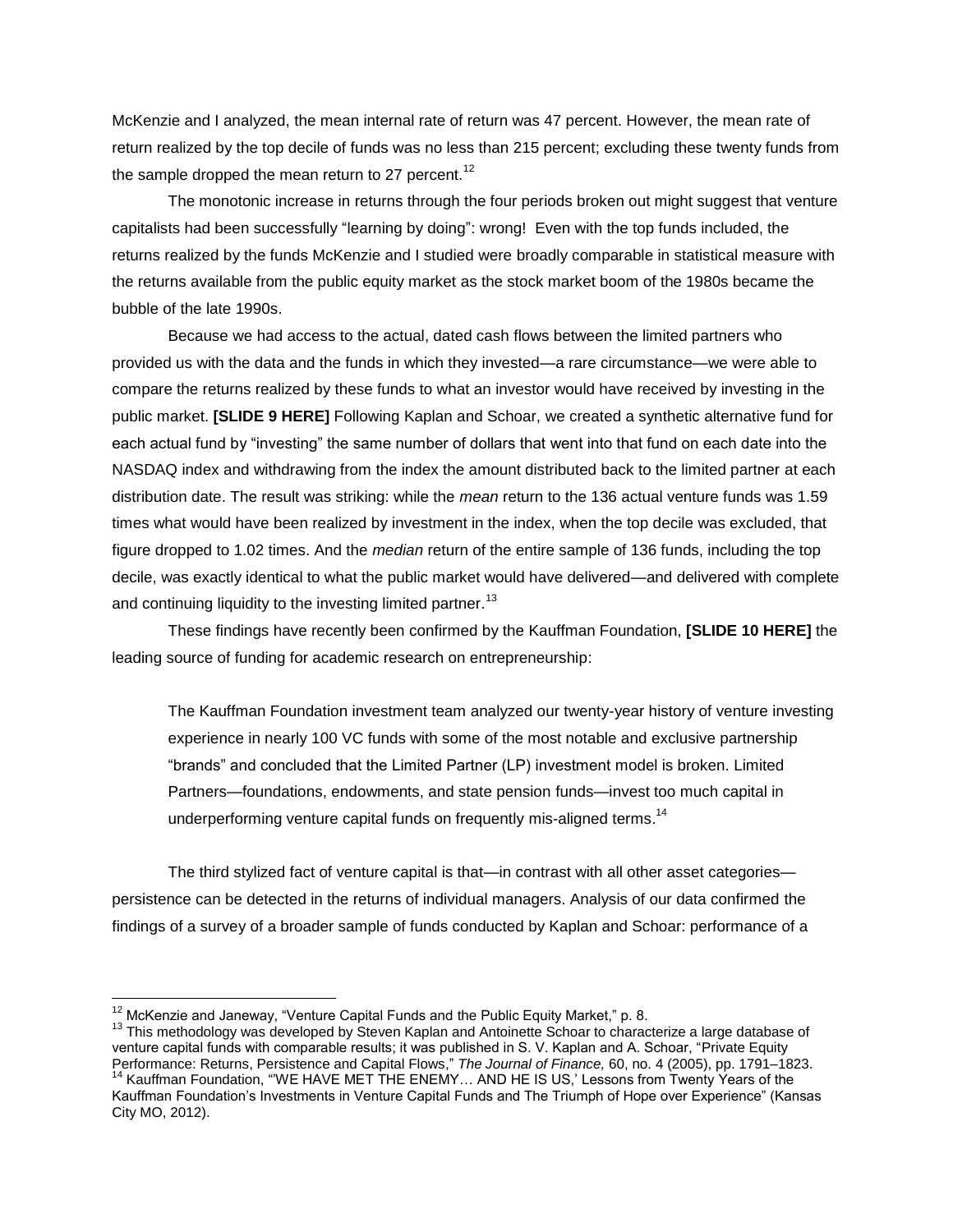given fund is a significant predictor of the returns realized by the next fund of the same managers.<sup>15</sup> Persistence in the success rate of serial entrepreneurs can also be discerned,<sup>16</sup> suggesting that superior venture capitalists and superior entrepreneurs establish a self-reinforcing positive feedback loop.

Taken together with the skew in returns and the correlation of fund performance with the public equity markets, the conclusion is evident: definition of venture capital as a distinct asset class to which capital should be allocated is, literally, a category error. Investment in the few persistently successful VCs represents an exceptional opportunity for those with access to them. But broad identification of venture capital as a superior asset class – let alone as a transformative instrument of state policy - misinterpreted what has proved to be a transient epiphenomenon, riding on the back of the greatest bull market in the history of capitalism.

The fourth stylized fact of venture capital has been barely touched by academic research and yet has the most profound significance for understanding how the Innovation Economy works. **[SLIDE 11 HERE]** Professional venture capitalists in the United States have concentrated their activities and earned their returns in a very small number of industrial domains. In the three decades since 1980, Information and Communications Technology (ICT) has accounted for 50 -75 percent of all dollars invested by members of the NVCA, with its average share usually hovering around 60 percent.<sup>17</sup> The ICT and biomedical sectors together have consistently accounted for 80 percent of all dollars invested by venture capitalists.<sup>18</sup>

Why has it been in the world of information technology and, secondarily, biomedicine that venture capitalists have been successful? In brief: only in these sectors of research did the state invest at sufficient scale in the translation from scientific discovery to technological innovation. Through the Defense Department and the NIH, that is, the federal government funded construction of a platform on which entrepreneurs and venture capitalists could dance.

Let's focus on ICT. National funding of the basic research that enabled the IT revolution was overwhelmingly provided by the Department of Defense. The Soviet threat, crystallized in the years following 1945 and amplified by the Korean War in 1950 and the launch of Sputnik in 1957, was the context for the US military's massive commitment to renewing its wartime role as the principal financier of technical research and the principal customer for the products generated therefrom.<sup>19</sup>

The scale of R&D funding was substantial: for twenty-five years through 1978, federal sources accounted for more than 50 percent of national R&D expenditures and exceeded the R&D expenditures

Venture Capital," *Journal of Financial Economics,* 96, no. 1 (2010), pp. 18–32.

<sup>&</sup>lt;sup>15</sup> M. D. McKenzie and W. H. Janeway, "Venture Capital Fund Performance and the IPO Market," Centre For Financial Analysis and Policy, University of Cambridge, Working Paper 30 (2008), p. 21 and Table IX. <sup>16</sup> P. A. Gompers, J. Lerner, D. Scharfstein and A. Kovner, "Performance Persistence in Entrepreneurship and

The standard deviation of the time series is only .09 over the period.

<sup>18</sup> National Venture Capital Association, *2010 Yearbook,* p. 31. The ICT sector includes Media and Entertainment, which didn't become a significant category until the mid-1990s. By that time (for venture capitalists, at least) it was embedded in the world of the internet.

<sup>19</sup> D. C. Mowery and N. Rosenberg, *Technology and the Pursuit of Economic Growth* (Cambridge University Press, 1989), pp. 126–128, 143–146.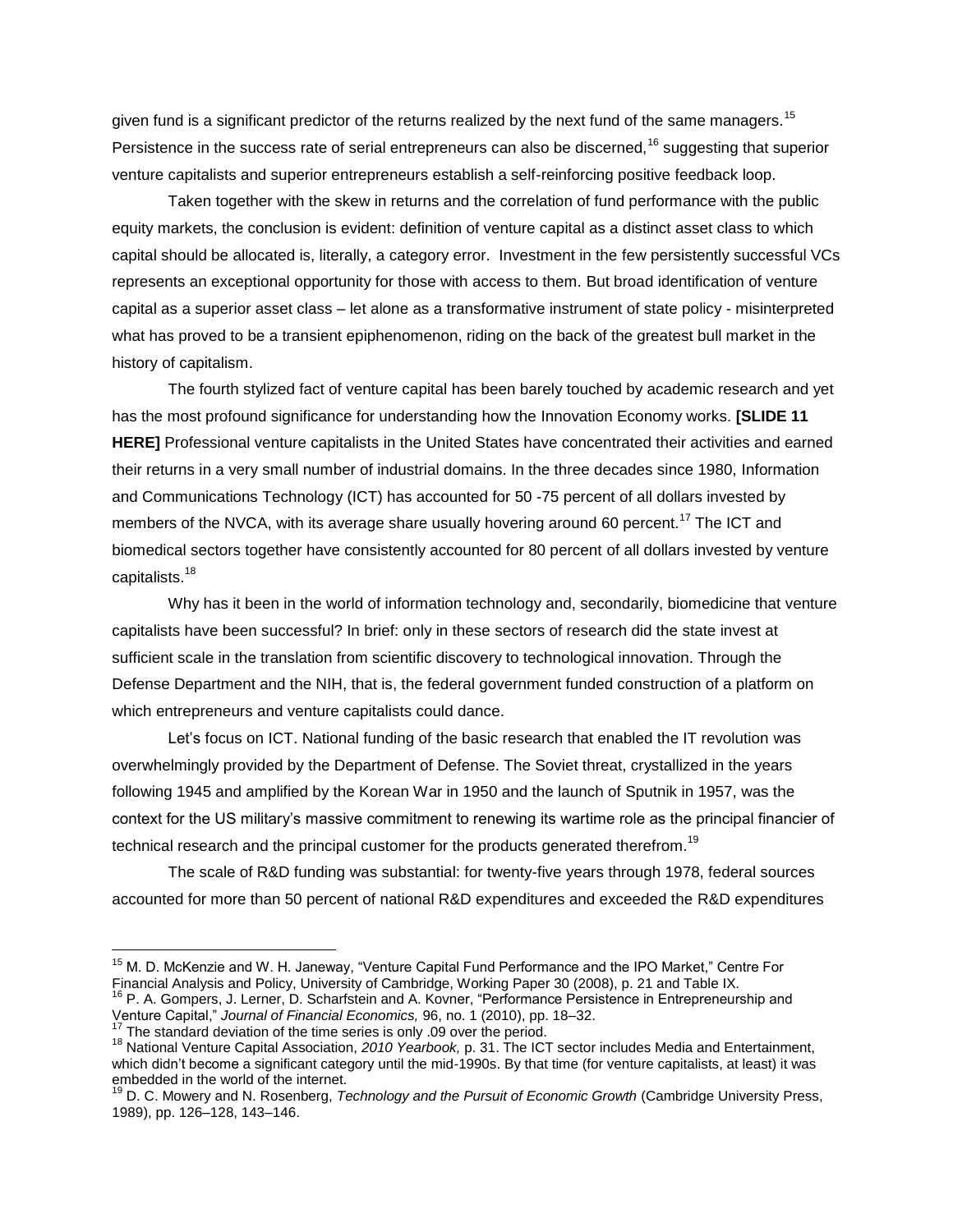of all other OECD governments combined.<sup>20</sup> As Henry Kressel, my partner at Warburg Pincus, would write in retrospect, drawing on his own entry into the digital research enterprise at RCA's Sarnoff Laboratory around 1960: "The real visionaries in the early days were to be found in U.S. defense organizations."<sup>21</sup>

By the mid-1950s, the Department of Defense had already funded some twenty research projects to construct digital computers, $^{22}$  even before the Soviet launch of Sputnik catalyzed creation of the Defense Advanced Research Projects Agency (DARPA). From microelectronics and semiconductor devices through computer hardware and software and on to the internet, development of all of the components of digital information and communications technology reflected state policies for both R&D and procurement that, **[Slide 12 Here]** as Fabrizio and Mowery write, the Defense Department

encouraged the entry of new firms and interfirm technology diffusion. In addition, federal procurement supported the rapid attainment by supplier firms of relatively large production runs, enabling faster rates of improvement in product quality and cost than otherwise would have been realized. Finally, Federal support of innovation in IT contributed to the creation of a large-scale R&D infrastructure in federal laboratories and, especially, in U.S. universities. $^{23}$ 

During prior technological revolutions that have defined the succession of new economies since roughly 1750, large-scale government support for the deployment of more or less proven technologies had been significant and at times decisive. Even in the United States, state credit was used to fund canal building and the gift of public lands subsidized railroad construction. But the post–World War II engagement of the US Department of Defense to finance both fundamental research at the frontier of science and the technological development necessary to produce reliable devices and systems was entirely unprecedented.

Much of the funding was directed to the industrial research labs of the great corporations— AT&T, IBM, RCA—whose monopoly rents had funded scientific advance and innovative engineering from the late nineteenth century to World War II. But much was distributed more broadly as well, especially to universities. Moreover, the corporate suppliers were required to share the results of research not only with each other but with new entrants. When their monopoly profits came under pressure beginning in the 1970s and all the industrial sponsors pressured their central labs for product-oriented applied R&D, the new academic networks of research and innovation were in place.<sup>24</sup>

<sup>20</sup> *Ibid*., p. 283, and Mowery and Rosenberg, *Technology and Economic Growth*, p. 125.

<sup>&</sup>lt;sup>21</sup> H. Kressel, *Competing for the Future: How Digital Innovations Are Changing the World* (Cambridge University Press, 2007), p. 13.

 $^{22}$  K. R. Fabrizio and D. C. Mowery, "The Federal Role in Financing Major Innovations: Information Technology During the Postwar Period," in N. R. Lamoreaux and K. L. Sokoloff (eds.), *Financing Innovation in the United States, 1870 to the Present* (Cambridge, MA: MIT Press, 2007), table 7.2, p. 296.

 $23$  Ibid., 286-287.

<sup>24</sup> For an authoritative summary of the rise and fall of the industrial research laboratory as the locus for technological innovation, see Kressel, *Competing for the Future,* chapter 3. For an updated overview of the impact of military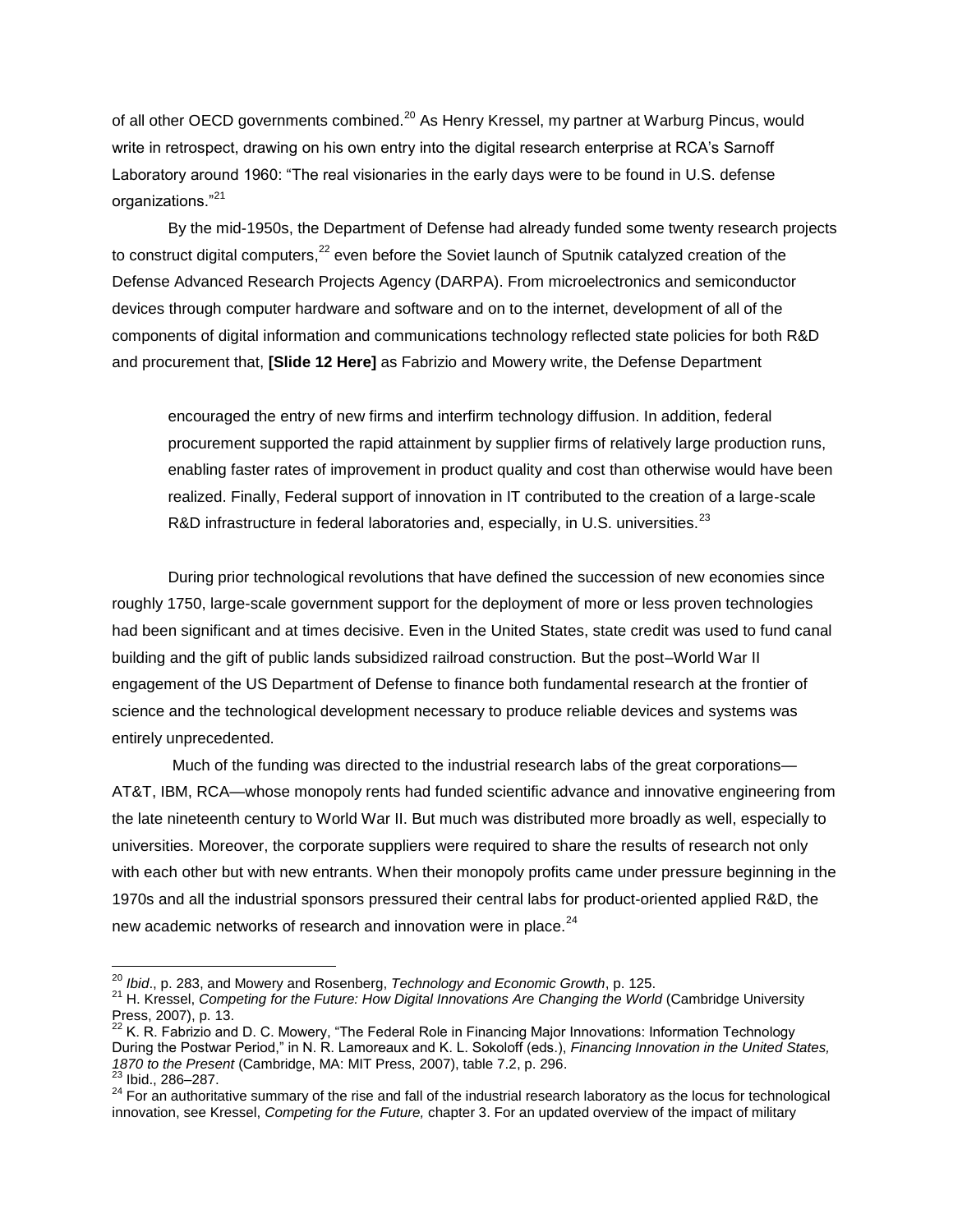In my own life as a practitioner, this dual dependency on speculation and the state was exemplified by the most successful investment I ever led: BEA Systems [*not* BAE!]. The story of BEA dramatizes the complex dynamics of the Innovation Economy. The source of its initial product was research funded by a state-sanctioned monopoly that, when liberated to compete commercially, had no idea how to do so. Its phenomenal growth was a function of the maturation of the internet, offspring of DARPA, as an environment for commerce. And the extraordinary investment returns that it delivered were due to the speculative excesses of equity investors who had recognized the emergence of a new, digital economy. BEA, that is to say, represented the apotheosis of the Three-Player Game's intersection with the Innovation Economy.

In 1995, Warburg Pincus backed three experienced executives, Bill Coleman, Ed Scott and Alfred Chuang – B-E-A. Our shared mission was to leverage the new generation of computing technologies in order to exploit IBM's version of the innovator's dilemma, its inability to cannibalize its own, hugely profitable franchises.<sup>25</sup> Together we identified a potentially enormous opportunity: to deliver software that would enable large enterprises to manage their "mission-critical" business transactions on the new distributed computing networks. We jump-started the venture by acquiring relevant technology called Tuxedo that had been developed by AT&T's Bell Labs, once AT&T had accepted that it was incapable of effectively bringing the technology to market. That acquisition transformed BEA into a business with annualized revenues in excess of \$100 million by January 31, 1997, the end of its first full fiscal year, as it reached positive cash flow from operations. The success of Tuxedo enabled BEA to go public in April 1997, barely a year after the acquisition.

In its turn, a second decisive acquisition was contingent on that timely IPO. By 1998, the explosive growth of the internet as an environment for conducting commerce was visible to all interested parties. But none of the extant technologies had been designed to accommodate online electronic transactions with literally millions of simultaneous users. As BEA worked to augment Tuxedo to enable it to support ecommerce, a number of start-ups surfaced and almost as rapidly were acquired. Alfred Chuang, who was running BEA's engineering operations, identified one whose technology met his exacting standards, and he convinced Bill Coleman of the strategic value of the proposed acquisition.

The venture and its product were called WebLogic. As of September 1998, it had cumulative revenues of \$500,000. As the bubble began to inflate with the promise of the economic transformation being wrought by the internet, so did the valuation of start-ups. WebLogic's asking price was no less than \$150 million, or some 15 percent of BEA's then \$1 billion market valuation, itself inflated by speculative fever. Had BEA not been able to use its own stock as the currency for the acquisition, it could not have happened.

investment, see D. C. Mowery, "Military R&D and Innovation," in B. H. Hall and N. Rosenberg (eds.), *Handbook of the Economics of Innovation,* 2 vols. (Amsterdam: North-Holland, 2010), vol. II, pp. 1219–1256.

<sup>25</sup> The canonical text on the subject is C. Christiansen, *The Innovator's Dilemma: When New Technologies Cause Great Companies to Fail* (Cambridge, MA: Harvard University Press, 1997).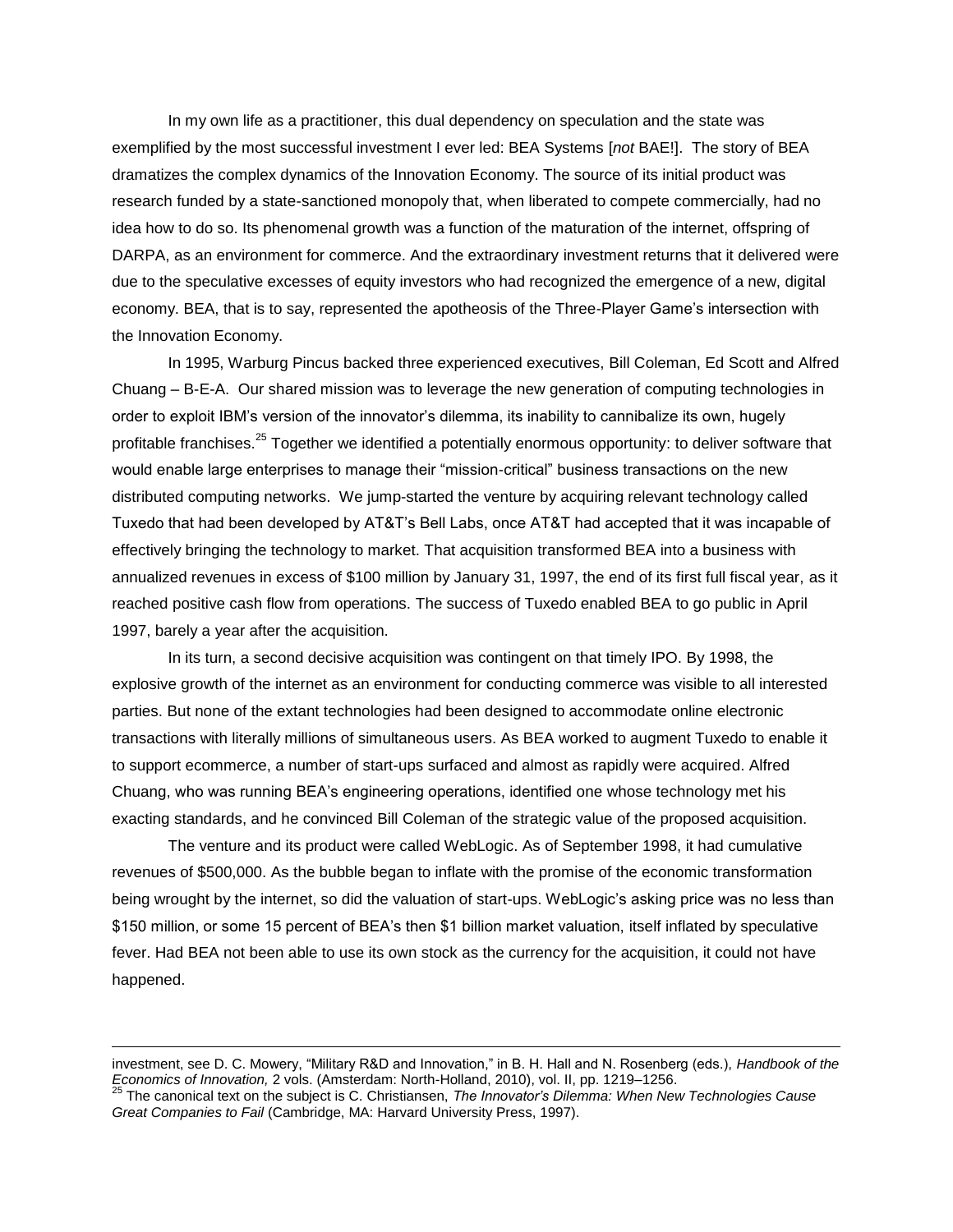The acquisition of WebLogic represented a conscious decision to refuse to accept the terms of the innovator's dilemma and instead to attack our own core business before anyone else could. Tuxedo was a massive software platform whose installation and tuning took months of work by teams of highly trained engineers. It was typically sold as the core technology of a major project, a sales process that itself typically took many months. WebLogic incorporated the most advanced software engineering techniques to achieve rapid deployment and high performance; it could be readily scaled from single-user to very large application environments. BEA was now a trusted source of mission-critical software for the enterprise market. Word spread across the technical communities that WebLogic was the way to transform the internet into an effective and secure platform for commerce. The result was phenomenal growth: from \$290 million in the fiscal year ended January 31, 1999, to almost \$500 million the following year, and more than \$800 million in the fiscal year ended January 31, 2001.

The conjuncture that linked BEA's growth as a business with the stock market's evaluation of the "new economy" made BEA one of the all-time great venture investments. **[SLIDE 13 HERE]** BEA's stock, having been split 2:1 in December 1999 and again in April 2000, reached an all-time peak of 85 during December 2000, or 320 on the shares originally issued to the public in April 1997 at 6. In August 1999, Warburg Pincus began to distribute its ownership: within sixteen months, our \$54 million cash investment had been transformed into liquid, freely tradable shares with cumulative value at time of distribution of \$6.5 billion.

The bubble of 1999–2000 revealed the financial dynamics of the downstream phase of the Innovation Economy at its most extreme. The host of hopeful monsters, the vast majority of which failed, could be funded precisely because those who provided the financing needed to have only minimal concern for the fundamental economic value of the ventures. The investment decisions, by the founding venture capitalists as by the willing IPO purchasers, were not informed by evaluation of the future cash flows of the projects. The decisions were driven by the hope, indeed, the expectation that well before any cash flows would be generated, the shares would be sold to yet more optimistic—or foolish—buyers.<sup>26</sup> Here too, as with upstream investments in scientific discovery and technological invention, the Innovation Economy turns on the ability of the economic system to tolerate waste. The systemic cost is less to the extent—as was largely the case in 1999–2000—that speculative excess is limited to the equity markets and does not spill over to infect the credit system on which routine economic activity relies.

Finance theorists have constructed a rich literature on bubbles. Much of it consists of formal models to demonstrate how the actions of rational investors can drive prices away from their "fundamental" – the discounted net present value of expected future cash flows – for example due to limits to arbitrage.<sup>27</sup> The relevance of much of this work is, however, compromised by a residual faith in that knowable "fundamental," privileging a certain set of investors with accurate expectations of the

 $^{26}$  For a formal model of how overconfidence can drive a bubble, see J. Scheinkman and W. Xiong, "Overconfidence and Speculative Bubbles," *Journal of Political Economy,* 111, no. 6 (2003), pp. 1183-1220.

<sup>27</sup> A. Shleifer and R. Vishny, "The Limits of Arbitrage," *Journal of Finance,* 52, no. 1 (1997), pp. 32–55.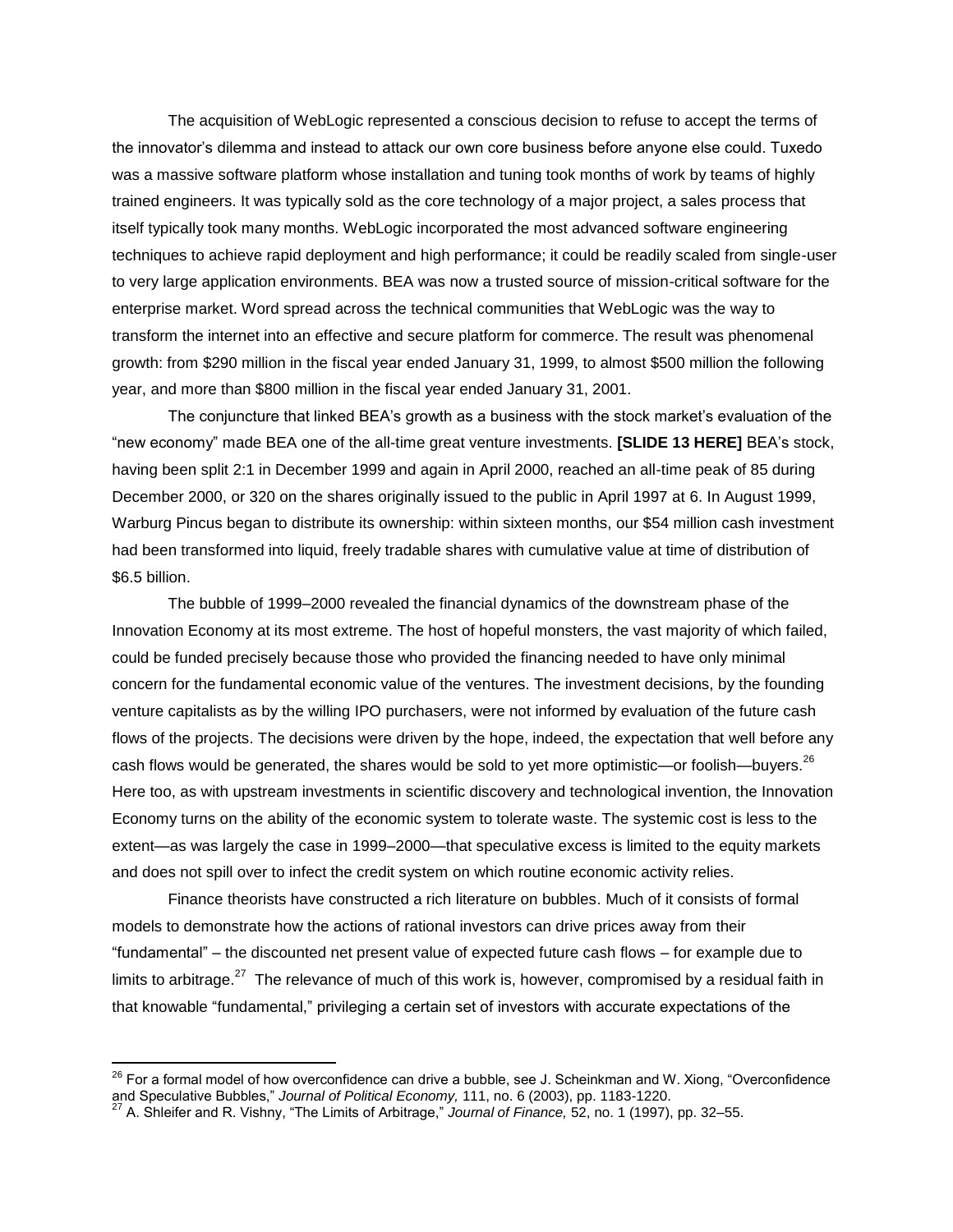uncertain future.<sup>28</sup> It is missing the first reality of the equity markets. William Goldman, novelist and screenwriter, legendarily defined the law of Hollywood to be: "No one knows anything." The law of the equity markets is both softer and more complex: "No one knows enough, and everyone at some level knows that about herself and everyone else." **[SLIDE 14 HERE]** Frydman and Goldberg put it nicely:

In the vast majority of cases, the prospects of investment projects—the stream of future returns—cannot be understood in standard probabilistic terms . . . This is obviously true for investments in innovative products and processes for which estimates of returns cannot be based solely on the profit history of existing products and processes. $^{29}$ 

Even more deeply irrelevant, however, are market models that begin by supposing the existence of a rational, representative agent. In fact, the capital markets are populated by a diversity of human beings with widely varying beliefs and degrees of confidence in their beliefs about possible future outcomes. The markets, after all, were invented to enable participants with differing views to trade titles to assets with each other. And so the notion of a representative agent is incoherent, justifiable only by the fanciful belief that trading activity will costlessly converge to that fundamental value which, by hypothesis, the representative agent already knows.

The phenomenon that terminated the dotcom/telecom bubble in 2000 stands witness. **[SLIDE 15 HERE]** From the third quarter of 1999, the value of total distributions by venture capital funds to their limited partners rose from \$3.9 billion to \$10.7 billion in the fourth quarter of that year, then doubled again in the first quarter of 2000 to \$21.1 billion. This was by far the largest realization by venture capital firms ever, before or since. At the same time, the ratio of stock distributions to cash distributions increased from 1.27 in the third quarter of 1999 to 2.91 in the fourth quarter of that year, then peaked at 3.93 in the first quarter of 2000. By distributing shares rather than selling them and distributing cash, the venture funds could mark the value of their realizations at the market price before the impact of incremental sales from the previously illiquid supply was felt.<sup>30</sup> Having been locked up, typically for six months, by the terms of their contracts with the underwriters of the IPOs, venture capitalists were finally free to allow their limited partners to sell, and sell they did. But note: this signal requires the existence of multiple traders in the market disagreeing with each other as to the relationship of price to value.

Since 2000, the exploration of bubble dynamics has broken out of the fetters of the rational expectations hypothesis to consider the behavior of agents whose expectations differ and who

 $^{28}$  Two canonical examples are: J. B. DeLong, A. Shleifer, L. Summers and R. Waldmann, "Noise Trader Risk in Financial Markets," *Journal of Political Economy,* 98, no. 4 (1990), pp. 703–738 and A. Shleifer and R. Vishny, "The Limits of Arbitrage," *Journal of Finance,* 52, no. 1 (1997), pp. 32–55.

<sup>29</sup> R. Frydman and M. Goldberg, *Beyond Mechanical Markets: Asset Price Swings, Risk, and the Role of the State*  (Princeton University Press, 2011), pp. 41-2.

 $30$  McKenzie and Janeway, "Venture Capital and the IPO Market," p. 39.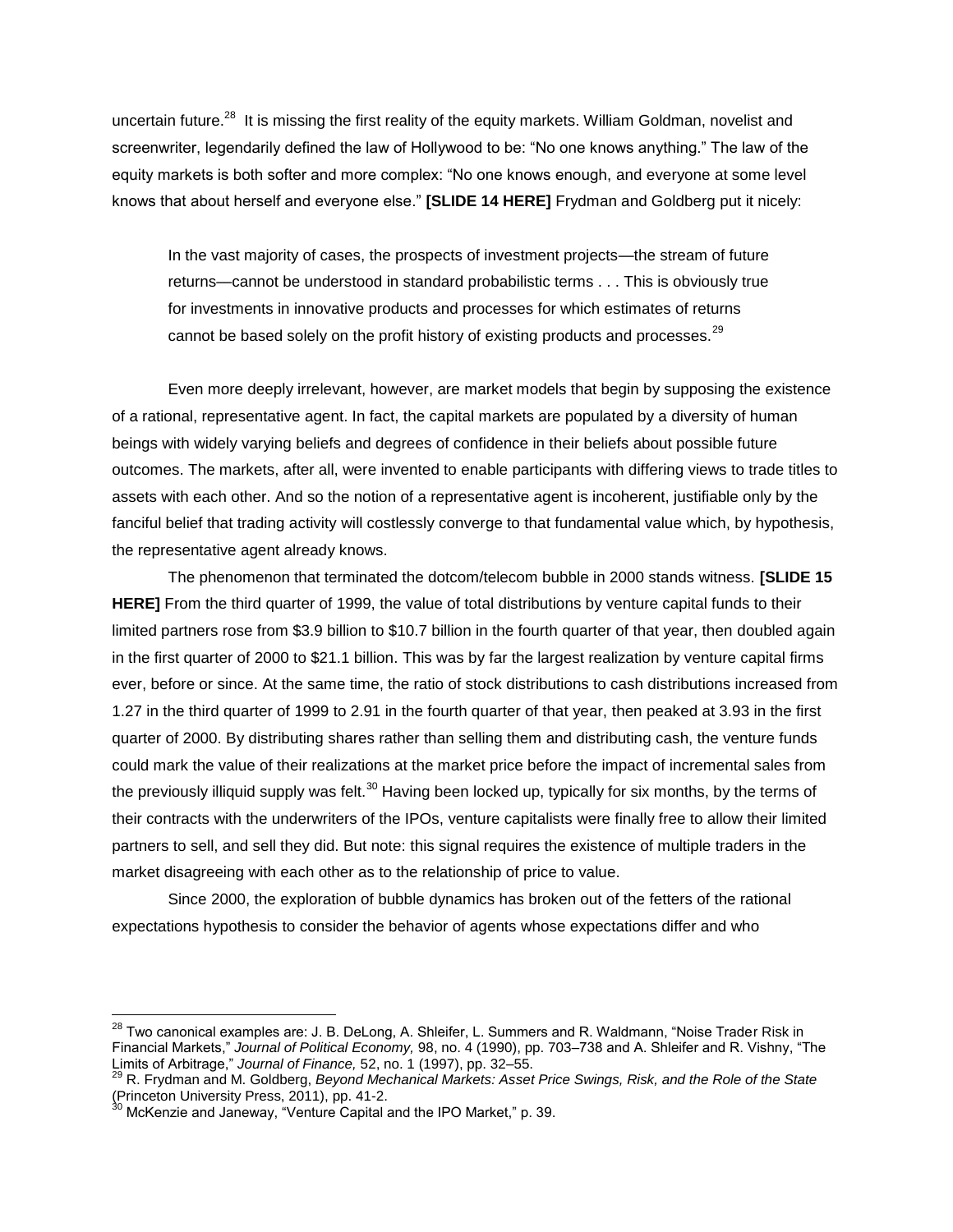themselves recognize the limits of their own and others' knowledge. $31$  But it is not enough to contrast the new behavioral finance literature with the rational bubble literature. For in this term *rational* and in its antithesis there is a nexus of confusion that infects both academic and popular discussion of how economic and financial agents think and act. Much of this originated with the hijacking of the term by the theorists of REH. **[SLIDE 16 HERE]** As Frydman and Goldberg have written:

A rational, profit-seeking individual understands that the world around her will change in non-routine ways. She simply cannot afford to believe that, contrary to her experience, she has found a "true" over-arching forecasting strategy, let alone that everyone else has found it as well. $32$ 

Confusion is also created when the deployment of heuristics—rules of thumb that help investors make decisions under uncertainty—is branded as irrational. During my own education in the craft of venture capital, I learned early and painfully and too often that the sole, conjoint hedge against the unanticipatable onset of adversity – when "stuff happens" – is Cash and Control. That is, unequivocal access to enough cash to buy the time needed to evaluate what is happening, and enough control of events to change the terms of the problem. At the micro-scale of the venture capitalist, this means the power to force a sale of the project or to recapitalize it towards an amended goal (and usually begins by firing the CEO). But the imperative to hedge uncertainty can be read at grander scale: from J. P. Morgan's construction of a "fortress balance sheet" at the onset of the global financial crisis to China's accumulation of \$3 trillion of reserves over the decade from the Asian Flu at the end of the last millennium. In every case it means holding "irrationally" large reserves of cash relative to what would be appropriate in the phantasy world of "complete and efficient markets."

Thus, Cassius was wrong. The fault is, indeed, in our stars. Born into a universe in which the Second Law of Thermodynamics holds and time's arrow moves in one direction only, we cannot run the equations backward. We spend half our lives arguing about the meaning of a past that we have actually experienced, and the other half speculating about an infinite array of alternative futures. In this context, attributing market inefficiency to the irrationality of investors is fundamentally mis-focused. Rather, let us say that by and large they—we—do the best we can.

In parallel with the maturation of the bubble literature within finance theory, attention is finally being drawn to why bubbles matter to the real economy. They matter because not only do they transfer wealth from greater to less great fools and to the knaves who prey on the former. Occasionally—as with BEA—they transfer wealth to fortunate opportunists and insightful entrepreneurs in the market economy,

 $\overline{\phantom{a}}$ 

<sup>31</sup> See, for example, H. Hong and J. C. Stein, "Disagreement and the Stock Market." *Journal of Economic Perspectives*, 2007 21(2): 109–128.

<sup>32</sup> R. Frydman and M. Goldberg, "The Imperfect Knowledge Imperative in Modern Macroeconomics and Finance Theory," in R. Frydman and E. Phelps (eds.), *Micro-Macro: Back to the Foundations* (Princeton University Press, in press), p. 27.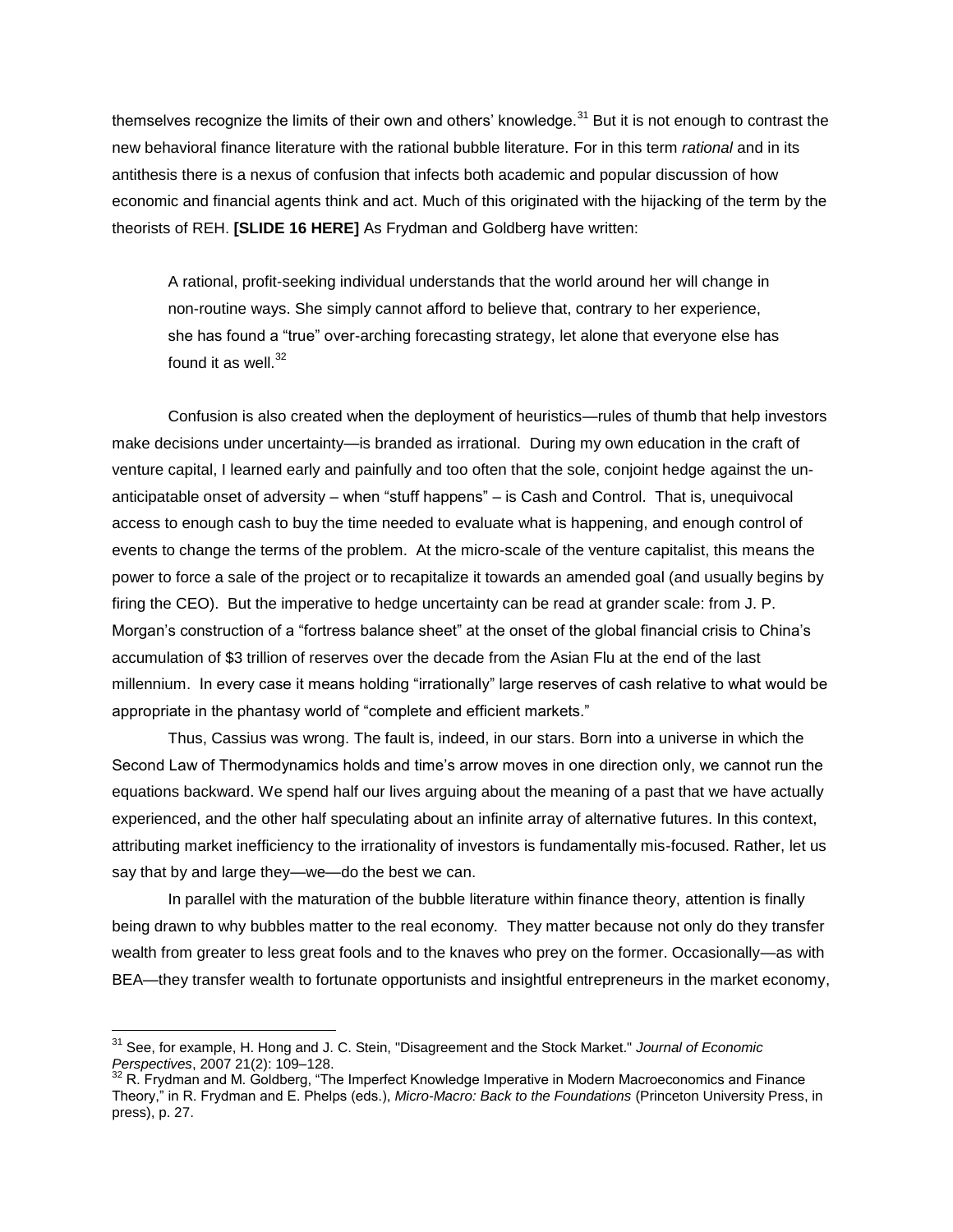who are granted access to cash on favorable terms and put it to work with astounding consequences. **[SLIDE 17 HERE]** As usual, Keynes got there first:

The daily revaluations of the Stock Exchange . . . inevitably exert a decisive influence on the rate of current investment. For there is no sense in building a new enterprise at a cost greater than that at which a similar existing enterprise can be purchased; while there is an inducement to spend on a new project what may seem an extravagant sum, if it can be floated off on the Stock Exchange at an immediate profit. Thus certain classes of investment are governed by the average expectation of those who deal on the Stock Exchange as revealed in the price of shares, rather than by the genuine expectation of the professional entrepreneur.<sup>33</sup>

In this spirit, one recent theoretical exercise models the game played between entrepreneurs and speculators, as each seeks to evaluate the potential return to innovation, thereby generating positive feedback between the prices of financial assets and the volume of investment in the corresponding innovative technology.<sup>34</sup> **[SLIDE 18 HERE]** A relevant empirical investigation estimates the extent to which the dotcom/telecom bubble enabled huge increases in R&D spending by young firms.<sup>35</sup> This is promising work and deserves sponsorship and encouragement.

As the history of BEA confirmed, the role of speculative excess complements the role of the state. Of course, economists have long recognized that market failure legitimizes state intervention...in theory.<sup>36</sup> And the market's failure to allocate sufficient resources to scientific discovery and technological invention is often cited as a prime example.<sup>37</sup> Yet as an effective rationale for state intervention, market failure has proved inadequate.<sup>38</sup> Instead, causes that transcend economic calculation—national development, national security, conquest of disease—have been required. And so, upstream and downstream, the dynamics of the Innovation Economy challenge the philosophical core of neoclassical economics. For the evolution of the Innovation Economy through historical time resists reduction to the optimal inter-temporal

<sup>33</sup> J. M. Keynes, *The General Theory of Employment, Interest and Money,* in E. Johnson and D. Moggridge (eds.), *The Collected Writings of John Maynard Keynes*, vol. VII (Cambridge University Press and Macmillan for the Royal Economic Society, 1976 [1936]), p. 151.

<sup>&</sup>lt;sup>34</sup> G.-M. Angeletos, G. Lorenzoni and A. Pavan, "Beauty Contests and Irrational Exuberances: A Neoclassical Approach," National Bureau of Economic Research Working Paper 15883 (2010).

<sup>35</sup> J. R. Brown, S. M. Fazzari and B. C. Petersen, "Financing Innovation and Growth: Cash Flow, External Equity, and the 1990s R&D Boom," *Journal of Finance,* 64, no. 1 (2009).

<sup>36</sup> W. J. Baumol, *Welfare Economics and the Theory of the State*, 2nd ed. (Cambridge, MA: Harvard University Press, 1969), and A. C. Pigou, *The Economics of Welfare,* 2 vols. (New York: Cosimo Classics, 2010 [1920]).

<sup>37</sup> The foundation texts are: R. R. Nelson, "The Simple Economics of Basic Scientific Research," *Journal of Political Economy,* 67 (1959), pp. 297–306, and K. Arrow, "Economic Welfare and the Allocation of Resources for R&D," in K. Arrow (ed.), *Essays in the Theory of Risk-Bearing* (New York: American Elsevier, 1971 [1962]), pp. 144–163.  $38$  Two stimulating attacks on the limits of the "market failure" literature bracketed the largest such instance since

<sup>1933:</sup> J. Kay, "The Failure of Market Failure," *Prospect*, no. 137, August 1, 2007 and W. Hutton and P. Schneider, "The Failure of Market Failure: Towards a 21st Century Keynesianism," National Endowment for Science, Technology and the Arts, Provocation 08 (November 2008).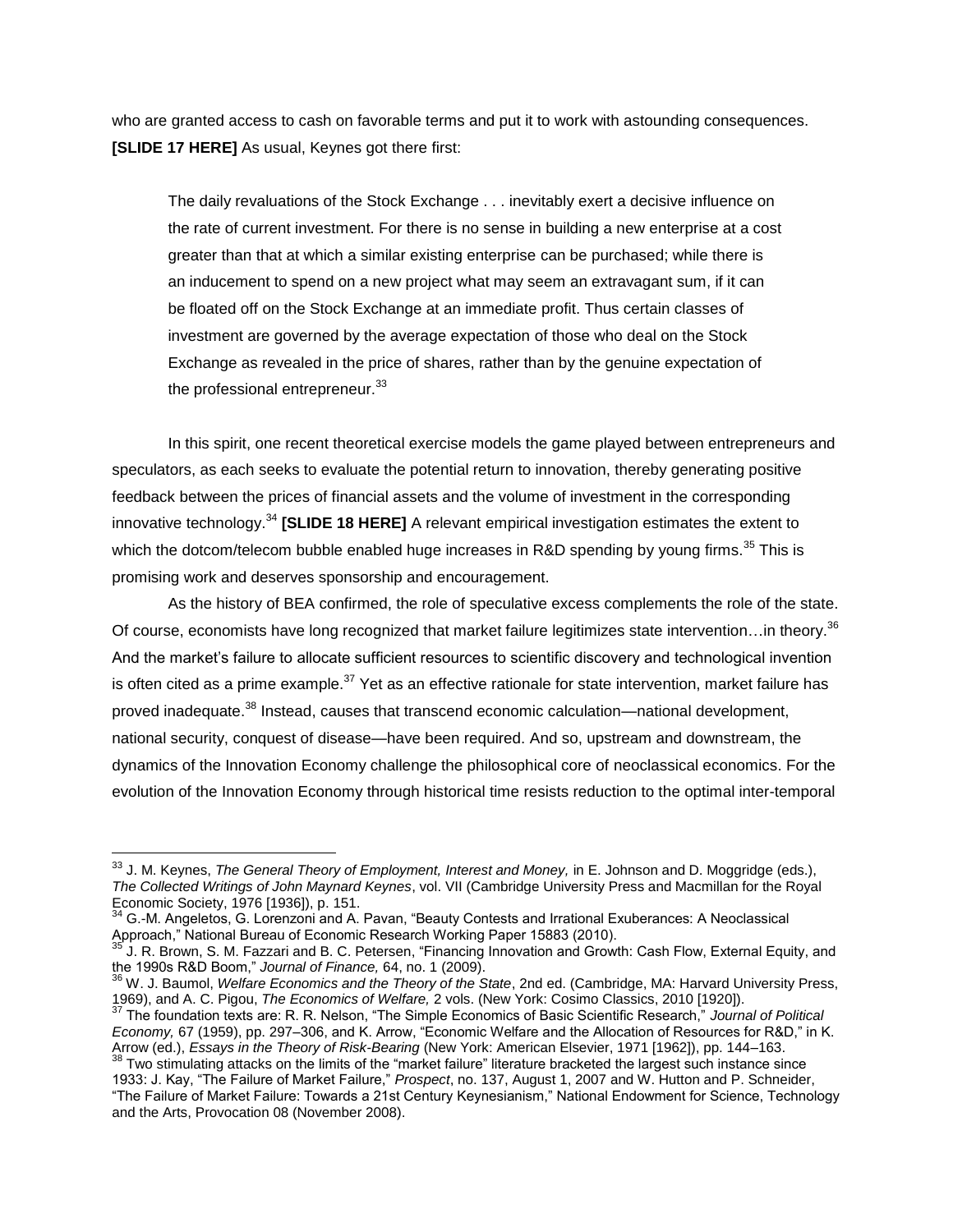allocation of resources.<sup>39</sup> Yet, in the face of historical experience, persistent and excessive devotion to the principles of neoclassical economics has consequences.

Those who hold the state to rigorous criteria of efficiency in the allocation of resources not only inhibit toleration of the "Schumpeterian waste" inherent in the operation of the Innovation Economy. They also encourage toleration of the deadweight loss that is represented by unemployed resources of human labor and physical capital—what, in recognition of Keynes's valiant assault on the phenomenon, I call "Keynesian waste." During the 1930s, Keynes sought to establish a new macroeconomic rationale for responsive state intervention independent of the specific projects it financed. **[SLIDE 19 HERE]** He began with the recognition that the marginal productivity of unused resources is negative as skills atrophy and machines rust. Any vehicle that sponsors incremental consumption by providing employment of whatever sort would be a less bad alternative: even stuffing old bottles with pound notes and burying them under mountains of municipal waste! Keynes failed in this project, as he ruefully recognized. **[SLIDE 20 HERE]**  When full employment did return, it was the result of the most economically wasteful of all imaginable state investments, mobilization for total war.

Today, 75 years on, the same argument that blocked civilian investment by the state has been effectively re-mobilized: definitionally wasteful, debt-financed state expenditures will undermine the confidence of businessmen and investors alike. The oxymoronic pursuit of "expansionary fiscal austerity" serves both to rationalize the toleration of Keynesian waste and to limit the toleration of Schumpeterian waste. The double-edged impact is compounded by the interaction between the two effects. When Keynesian waste is at a minimum—that is, in a high-growth, fully employed economy—the consequences of Schumpeterian waste are likely to be more creative and less destructive. More innovations will be profitably exploited, and the people and capital stranded in legacy occupations will be more rapidly redeployed. And very much vice versa.<sup>40</sup>

Although Keynesian waste today is at a markedly lower level than characterized the Great Depression, the rich nations of the world seemed determined to reenact that greatest of historic failures of economic and financial policy. Forces have been at work for a generation to delegitimize the state as an economic actor. To the extent their success persists, in the near term we will forgo growth, employment and income. In the long term we will witness the west's leadership of the Innovation Economy pass, even as the next new economy can already be defined in broad strokes.

Like the digital one we are currently still learning how to explore and enjoy, that low-carbon economy can be built only on a base of substantial state investment and agreed rules of engagement across both public and private sectors. To advance the frontier of needed innovation, much science

 $39$  For relevant alternative approach that takes both time and uncertainty seriously, as discussed in chapter 12, see R.

R. Nelson and S. G. Winter, *An Evolutionary Theory of Economic Change* (Cambridge, MA: Belknap, 1982). <sup>40</sup> For exploration of the feedback effect, see: J. Stiglitz, "Endogenous Growth and Cycles," in Y. Shionnoya and M. Perlman (eds.), *Innovation in Technology, Industries and Institutions: Studies in Schumpeterian Perspectives* (Ann Arbor, MI: University of Michigan Press, 1994); G. Dosi, G. Fagiolo, and A. Roventini, "Schumpeter Meeting Keynes: A Policy-Friendly Model of Endogenous Growth and Business Cycles," *Journal of Economic Dynamics and Growth,* 34 (2010) and J. B. Delong and L. H. Summers, "Fiscal Policy in a Depressed Economy," (Brookings, 2012).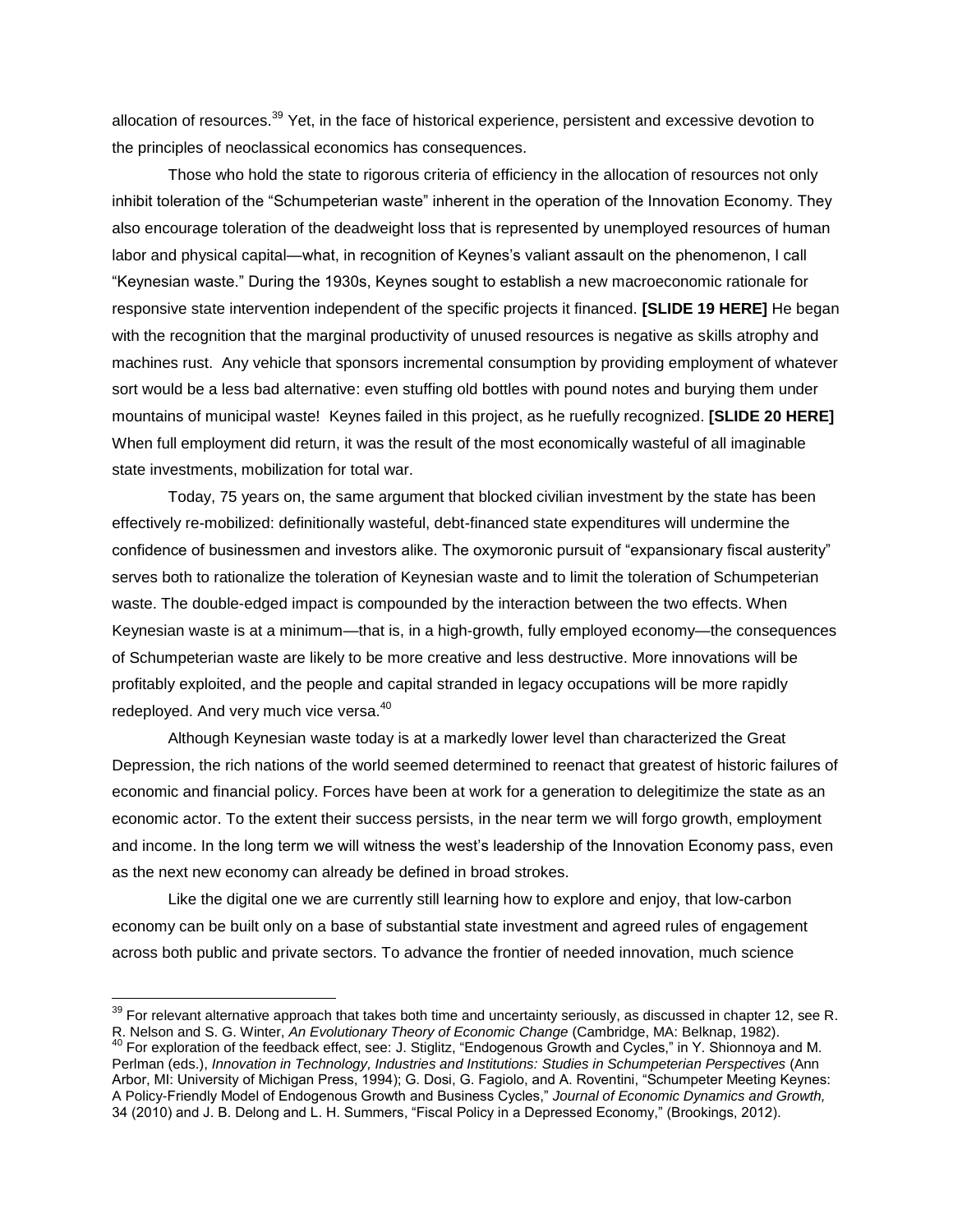remains to be done. A host of technologies—batteries and solar cells and fuel cells, among them require extended investment to improve both absolute performance and the ratio of performance to cost. And the protocols for bringing alternative, renewable energy sources online and into the intelligent grid that is yet to be designed, let alone deployed, will need to be standardized, as were the networking and inter-networking protocols of the digital economy.<sup>41</sup>

However, no significant private-sector investment in the new infrastructure, let alone the speculative funding necessary to finance deployment at scale, can be expected while the return on that investment remains exposed to the volatile markets of conventional energy sources. Only collective state action—the prospect for which is not at all visible—can enable the new alternative energy technologies to compete with conventional sources without state subsidy. In parallel, advances in materials to reduce the carbon content of consumer goods and services are similarly required and at risk. As in the development of the digital economy, state procurement programs open to all will prove more effective than selective state subsidies to would-be winners.

Even while we are forced to wait in frustration for the next new economy, there is work for the practitioner in completing the rollout of this one. There is also much work for the theorist. I did not expect to live to see the economics I had absorbed at Cambridge more than forty years ago—the economics of Keynes; of uncertainty at the level of the individual and of consequent instability at the level of the integrated financial economy—again become so relevant and so broadly recognized as such within the discipline.

The intellectual entrepreneurs who have accepted the challenge to reconstruct financial economics are largely motivated by recognition that markets are not the mechanical, self-regulating artifacts of neoclassical theory. And so the state may be let back in at the macroeconomic level after current exercises in austerity have failed to generate renewed economic growth.<sup>42</sup> But the reconstruction of financial economics will remain incomplete so long as its scope excludes a positive role for the state in the Three-Player Game of innovation. The intellectual framework that relates how Schumpeterian waste can be productively sponsored by the state is as urgently required as theories that subvert the toleration of Keynesian waste.

END

<sup>41</sup> For one of many frustrated calls to action, see Bill Gates's guest editorial in *Science:* "The Energy Research Imperative," *Science,* 334 (2011), p. 877.

 $42$  The prime text for understanding "big-state capitalism" remains, twenty-five years after its publication, H. P. Minsky, *Stabilizing an Unstable Economy* (New Haven, CT: Yale University Press, 1986).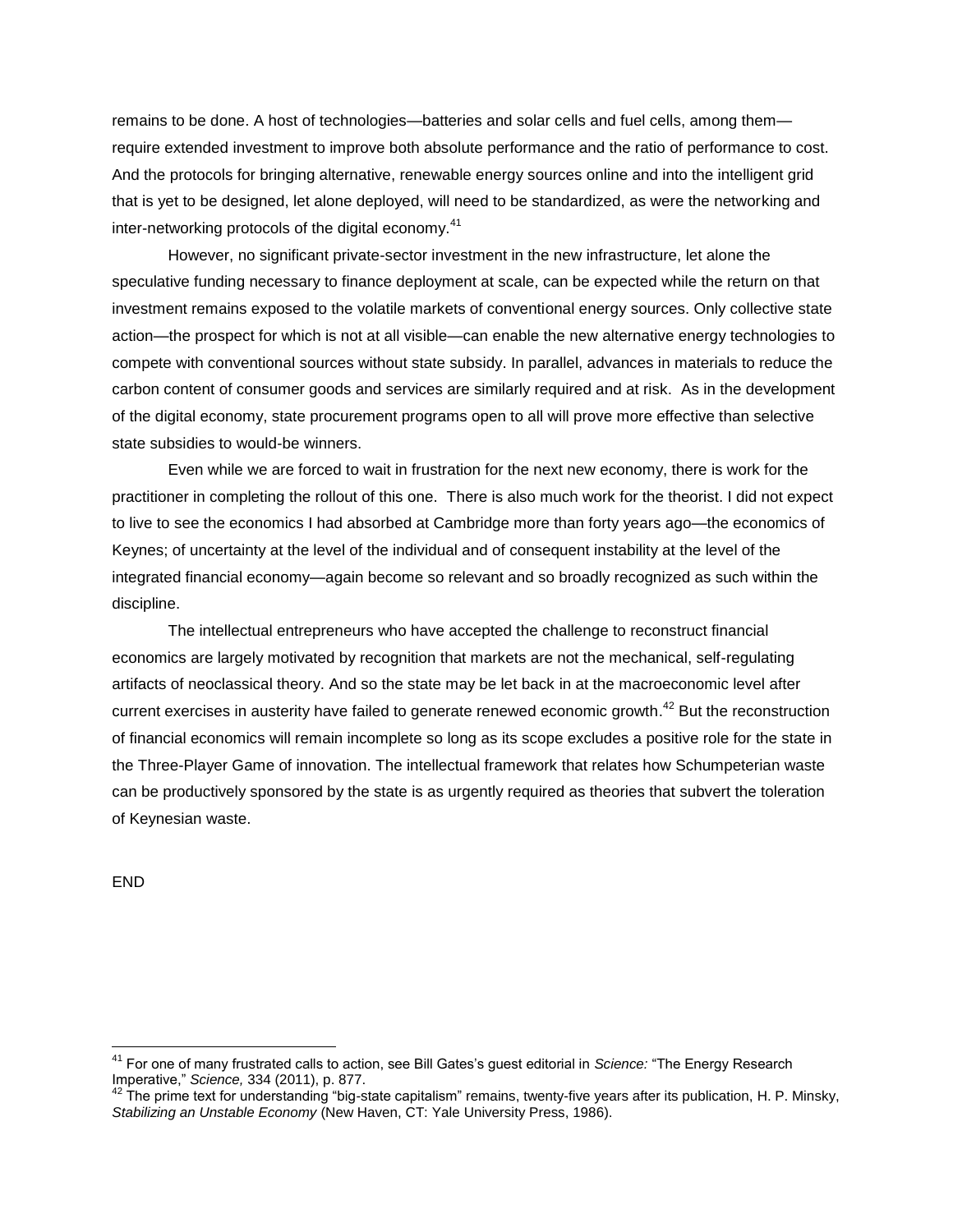## **References**

Angeletos, G.-M., Lorenzoni, G. and Pavan, A., "Beauty Contests and Irrational Exuberances: A Neoclassical Approach," National Bureau of Economic Research Working Paper 15883 (2010).

Arrow, K., "Economic Welfare and the Allocation of Resources for R&D," in K. Arrow (ed.), *Essays in the Theory of Risk-Bearing* (New York: American Elsevier, 1971 [1962]), pp. 144–163.

Baumol, W. J., W*elfare Economics and the Theory of the State*, 2nd ed. (Cambridge, MA: Harvard University Press, 1969).

Brown, J. R., Fazzari, S. M. and Petersen, B. C., "Financing Innovation and Growth: Cash Flow, External Equity, and the 1990s R&D Boom," *Journal of Finance,* 64, no. 1 (2009).

Cambridge Associates LLC and National Venture Capital Association, "Venture Capital Performance Continues Gradual Improvement in First Quarter of 2012," press release, July 30, 2012, available at www.nvca.org/index.php?option=com\_content&view=article&id=78&Itemid=102.

Christiansen, C., *The Innovator's Dilemma: When New Technologies Cause Great Companies to Fail* (Cambridge, MA: Harvard University Press, 1997).

Delong, J. B. and Summers, L. H., "Fiscal Policy in a Depressed Economy," (Brookings, 2012). Dosi, G., Fagiolo, G. and Roventini, A., "Schumpeter Meeting Keynes: A Policy-Friendly Model of Endogenous Growth and Business Cycles," *Journal of Economic Dynamics and Growth,* 34 (2010).

---------- and Nelson, R. R., "Technical Change and Industrial Dynamics as Evolutionary Processes," in B. H. Hall and N. Rosenberg (eds.), *Handbook of the Economics of Innovation*, 2 vols. (Amsterdam: North-Holland, 2010), vol. I, pp. 51–127.

Fabrizio, K. R. and Mowery, D. C., "The Federal Role in Financing Major Innovations: Information Technology During the Postwar Period," in N. R. Lamoreaux and K. L. Sokoloff (eds.), *Financing Innovation in the United States, 1870 to the Present* (Cambridge, MA: MIT Press, 2007), pp. 283-316.

Frydman, R. and Goldberg, M., "The Imperfect Knowledge Imperative in Modern Macroeconomics and Finance Theory," in R. Frydman and E. Phelps (eds.), *Micro-Macro: Back to the Foundations* (Princeton University Press, in press)

Gates, B., "The Energy Research Imperative," *Science,* 334 (2011), p. 877.

Gompers, P. A., Lerner, J., Scharfstein, D. and Kovner, A., "Performance Persistence in Entrepreneurship and Venture Capital," *Journal of Financial Economics,* 96:1 (2010), pp. 18–32.

Hart, D. M., *Forged Consensus: Science, Technology and Economic Policy in the United States, 1921–1953* (Princeton University Press, 1998).

Hong, H. and Stein, J. C., "Disagreement and the Stock Market," *Journal of Economic Perspectives*, 21:2 (2007), 109–128.

Hutton, W. and Schneider, P., "The Failure of Market Failure: Towards a 21st Century Keynesianism," National Endowment for Science, Technology and the Arts, Provocation 08 (November 2008).

IPO Task Force, "Rebuilding the IPO On-Ramp: Putting Emerging Companies and the Job Market Back on the Road to Growth," presented to the U.S. Department of the Treasury, October 20, 2011.

Kaplan, S. V. and Schoar, A., "Private Equity Performance: Returns, Persistence and Capital Flows," *The Journal of Finance,* 60, no. 4 (2005), pp. 1791–1823.

Kauffman Foundation, "'WE HAVE MET THE ENEMY… AND HE IS US,' Lessons from Twenty Years of the Kauffman Foundation's Investments in Venture Capital Funds and The Triumph of Hope over Experience" (Kansas City MO, 2012).

Kay, J., "The Failure of Market Failure," *Prospect*, no. 137, August 1, 2007.

Keynes, J. M., *The General Theory of Employment, Interest and Money,* in E. Johnson and D. Moggridge (eds.), *The Collected Writings of John Maynard Keynes*, vol. VII (Cambridge University Press and Macmillan for the Royal Economic Society, 1976 [1936]).